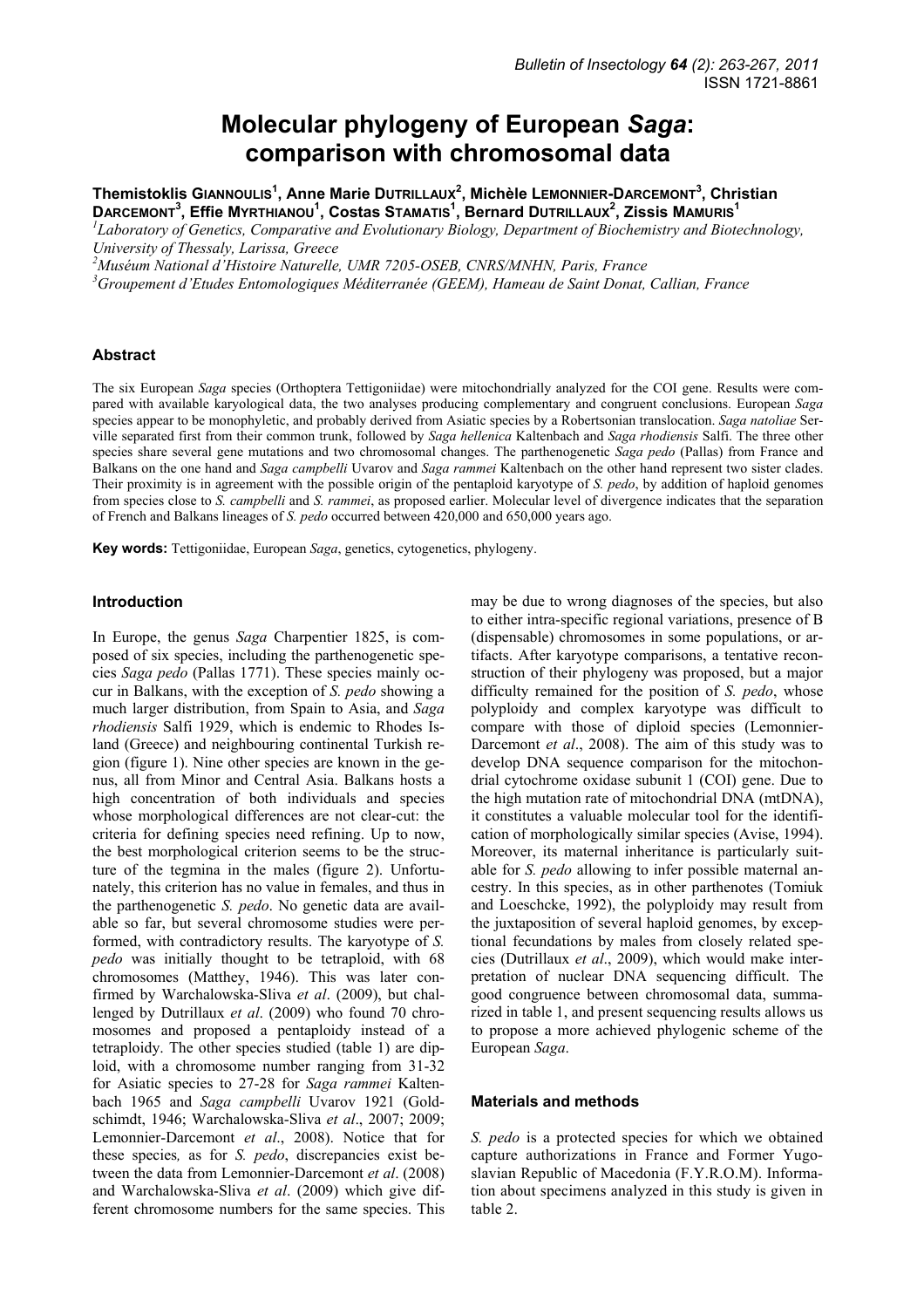

**Figure 1.** Distribution map of *Saga* species in Europe.



**Figure 2.** Tegmina morphology and partial lateral view of A) *S. natoliae* B) *S. rhodiensis* C) *S. hellenica* D) *S. rammei* E) *S. campbelli*.

Mitochondrial DNA was isolated from all specimens according to Aljanabi and Martinez (1997). A 397 bp segment of the COI gene was amplified using the primers COIF (5'- TTGGTGATGATCAAATTTATAA-3') and COIR (5'ACAAATAAAGGTGTTTGGTCTA-3'). Primers were designed according to a published DNA sequence of the species *Anabrus simplex* Haldeman 1852 (Orthoptera Tettigoniidae) (Fenn *et al*., 2007). PCR reactions (50 µL) contained 100-200 ng DNA, 1 x Taq buffer, 2 mM MgCl2, 0.2 mM of each dNTP, 50 pmoles of each primer and 1 U Taq polymerase (Invitrogen, Carlsbad, USA). The cycling conditions consisted of an initial denaturation at 95 °C for 5 min followed by 35 cycles of denaturation at 95 °C for 30 sec, annealing at 54 °C for 40sec and extension at 72 °C for 40 sec, with a final extension at 72  $\rm{^{\circ}C}$  for 10 min. PCR

products were purified using QIAquick PCR Purification Kit (QIAGEN, Hilden, Germany) and on both strands sequenced by Macrogen Inc. Seoul, Korea. Sequences were deposited in GenBank (accession numbers are given in table 2). Nucleotide sequences were aligned using ClustalW (Thompson *et al*., 1997). For all sequences, base composition, nucleotide variation, polymorphic and parsimony informative sites were assessed using MEGA4 (Tamura *et al*., 2007). In order to find the model of evolution that fits the data set, we used the findmodel server (http://hcv.lanl.gov/content/hcvdb/findmodel/findmodel.html), and a phylogenetic tree, using the maximum likelihood method, was inferred using phyml online web server (Guindon *et al*., 2005). *A. simplex* sequence (accession number GU122265.1 in Gen-Bank) was used as outgroup to root the tree.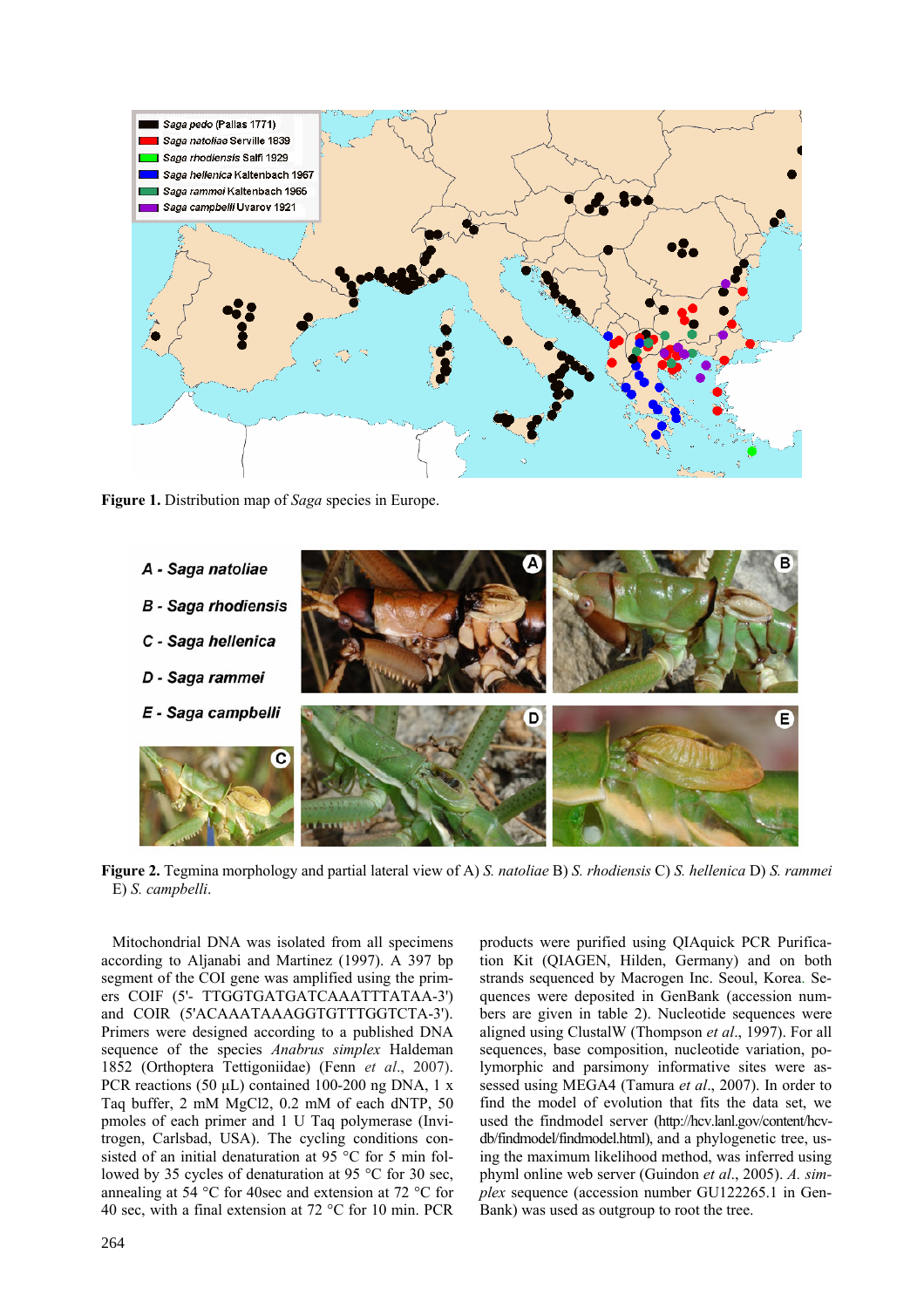| Saga species   | 2N male | Nb non-acro    | Ch 1 morpho  | Large hetero             | Ch change | References                                                           |  |
|----------------|---------|----------------|--------------|--------------------------|-----------|----------------------------------------------------------------------|--|
| S. ornata      | 31      | $\Omega$       | $\mathsf{A}$ | $\overline{\mathcal{L}}$ |           | Matthey, 1946                                                        |  |
| S. cappadocica | 31      | $\theta$       | A            | ?                        |           | Matthey, 1948                                                        |  |
|                |         |                |              |                          | Rt        |                                                                      |  |
| S. natoliae    | 29      |                | M            | ?                        |           | Warchalowska-Śliva et al., 2007                                      |  |
| S. natoliae    | 29      |                | <b>SM</b>    | $\theta$                 |           | Lemonnier-Darcemont et al., 2008                                     |  |
|                |         |                |              |                          | inv       |                                                                      |  |
| S. hellenica   | 29      | $\mathbf{1}$   | M            | $\theta$                 |           | Warchalowska-Śliva et al., 2007;<br>Lemonnier-Darcemont et al., 2008 |  |
| S. rhodiensis  | 29      |                | M            | $\theta$                 |           | Lemonnier-Darcemont et al., 2009                                     |  |
|                |         |                |              |                          | Rt        |                                                                      |  |
| S. campbelli   | 27      | 2              | M            | $\overline{0}$           |           | Lemonnier-Darcemont et al., 2008;<br>Warchalowska-Śliva et al., 2009 |  |
|                |         |                |              |                          | H add     |                                                                      |  |
| S. rammei      | 23      | $\overline{c}$ | M            | 9                        |           | Warchalowska-Śliva et al., 2009                                      |  |
| S. rammei      | 27      | $\mathfrak{D}$ | M            |                          |           | Lemonnier-Darcemont et al., 2008                                     |  |
|                |         |                |              |                          | Poly      |                                                                      |  |
| S. pedo        | 68      | $\gamma$       | $M$ ?        | $\gamma$                 |           | Matthey, 1946                                                        |  |
| S. pedo        | 70      | 11             | M or SM      |                          |           | Lemonnier-Darcemont et al., 2008;<br>Dutrillaux et al., 2009         |  |

**Table 1.** Summary of published data on *Saga* chromosomes.

2N male: chromosome number in the male; Nb non-acro: number of non-acrocentric chromosomes; Ch 1 morpho: Chromosome 1 morphology, A: acrocentric, M: metacentric, SM: sub-metacentric; Large hetero: presence (1) or absence (0) of a large heterochromatic fragment in non-centromeric position; Ch change: chromosomal rearrangement separating the above and below cited species: Rt: Robertsonian translocation; inv: inversion; H add: heterochromatin addition; Poly: polyploidization.

| in the study. | Table 2. Collection data, number of specimens analyzed, and GenBank accession numbers for Saga species included |         |
|---------------|-----------------------------------------------------------------------------------------------------------------|---------|
|               | Number of                                                                                                       | GapPart |

| Species                           | Locations and origins of specimens                      | Number of<br>specimens | Latitude          | Longitude         | GenBank<br>accession no.         |
|-----------------------------------|---------------------------------------------------------|------------------------|-------------------|-------------------|----------------------------------|
| Saga pedo<br>(Pallas 1771)        |                                                         |                        |                   |                   |                                  |
| Saga pedo1                        | Fos-sur-mer, 2008 Bouches du Rhône (FR)                 | 1                      | $43^{\circ}28'$ N | 04°56'E           | HQ717173                         |
| Saga pedo2                        | Ohrid, 2008 (F.Y.R.O.M)                                 | $\mathbf{1}$           | $40^{\circ}57'$ N | 20°49'E           | HQ717166                         |
| Saga pedo3                        | Breeding 2009.<br>Origin: Ohrid, 2007 (F.Y.R.O.M)       | 1                      | $40^{\circ}57'$ N | $20^{\circ}49'E$  | HQ717172                         |
| Saga pedo4                        | Breeding 2009.<br>Origin: Ohrid, 2007 (F.Y.R.O.M)       | $\mathbf{1}$           | $40^{\circ}57'$ N | $20^{\circ}49'E$  | HQ717167                         |
| Saga campbelli<br>Uvarov 1921     | Breeding 2008.<br>Origin: Messi, 2005 (GR)              | 3                      | 40°56'N           | $25^{\circ}14'E$  | HQ717164<br>HQ717163<br>HQ717174 |
| Saga rammei<br>Kaltenbach 1965    | Breeding 2006.<br>Origin: Olimbiada, 2003 (GR)          | $\mathbf{1}$           | $40^{\circ}37'$ N | 23°46'E           | HQ717165                         |
| Saga rhodiensis<br>Salfi 1929     | Breeding 2009.<br>Origin: Appolakkia, Rhodes, 2008 (GR) | 1                      | $36^{\circ}03'$ N | 27°47'E           | HQ717169                         |
| Saga natoliae<br>Serville 1839    | Ierissos, $2005$ (GR)                                   | $\mathbf{1}$           | $40^{\circ}23'$ N | 23°52'E           | HQ717170                         |
| Saga hellenica<br>Kaltenbach 1967 |                                                         |                        |                   |                   |                                  |
| Saga hellenical                   | Pardalitsa, 2005 (GR)                                   | $\mathbf{1}$           | 39°30'N           | 20°39'E           | HQ717168                         |
| Saga hellenica2                   | Kristallopigi, 2007 (GR)                                | 1                      | $40^{\circ}39'$ N | $21^{\circ}08$ 'E | HQ717171                         |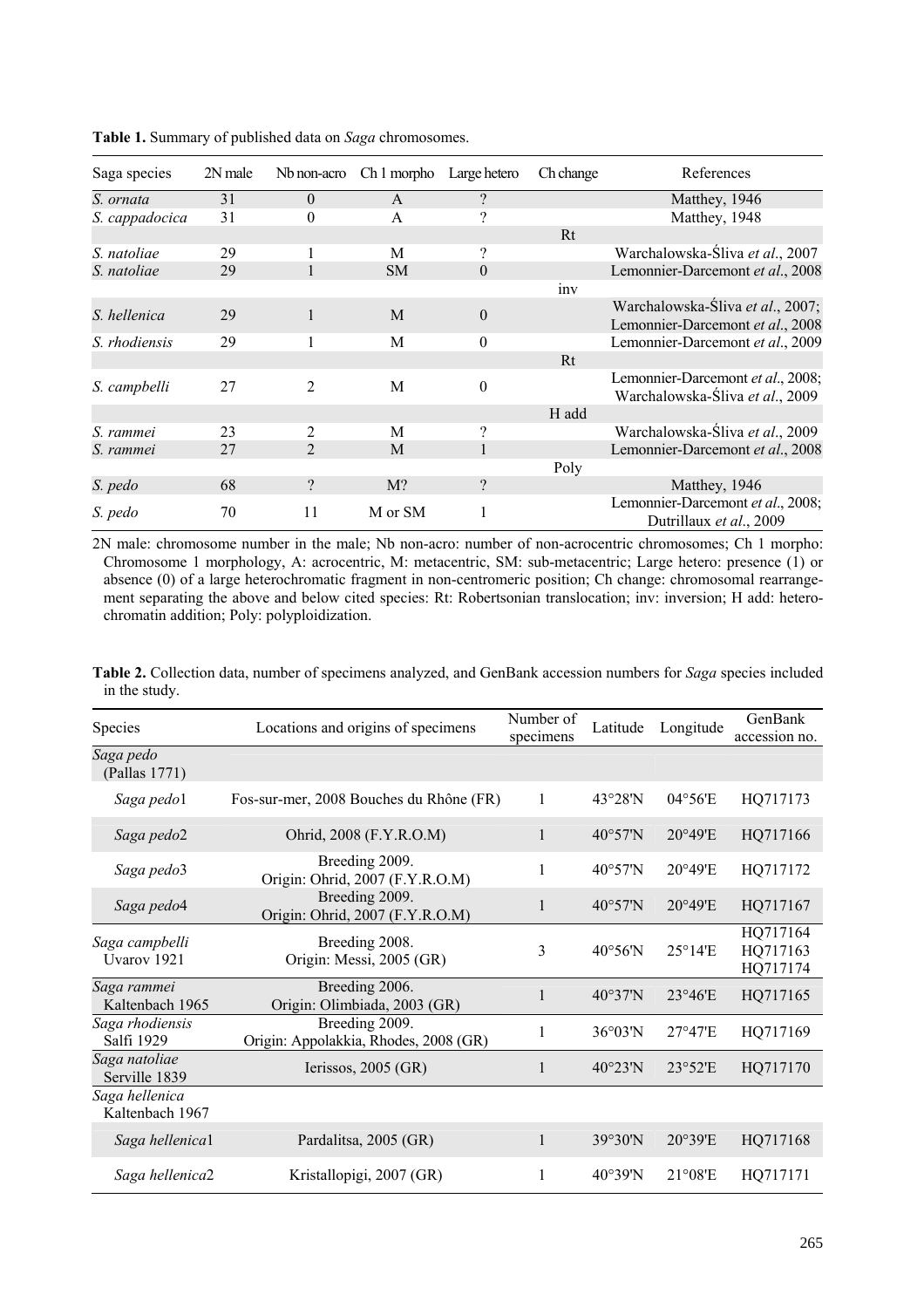## **Results and discussion**

The sequences obtained were 397 nucleotides long and corresponded to nucleotides 1570-1967 of COI gene of *A. simplex* complete mitochondrial genome (Fenn *et al*., 2007), which is the most related species retrieved in GenBank. The presence of nuclear mitochondrial pseudogenes (numts) seems to be a common phenomenon in most eukaryotic species studied so far (Richly and Leister, 2004; Cameron *et al*., 2009). However, the absence of insertion, deletion or in-frame stop codon within the sequences studied here indicates that they correspond to functional mitochondrial COI gene fragments and are not derived from nuclear mitochondrial pseudogenes. The observed high percentage (59.3% on average) of A+T content is a common feature of animal mitochondrial genes (Brown, 1985). Among the 397 sites, 103 are variable while 64 of them are informative for parsimony. Among the 103 variable sites, 90.3% are third codon positions, while first and second codon positions are much more conserved (9.7% and 0.0% variation, respectively). This pattern is typically observed in segments under strong functional constraints. Interestingly, of the 103 variable sites, only one resulted in amino acid substitution in *Saga natoliae* Serville 1839.

The sequence divergence within the genus ranged from 0.0% (*S. pedo* 5, 6 vs. *S. pedo* 4) to 20.7% (*S. hellenica* 9 vs. *S. natoliae*). Findmodel server revealed General Time Reversible plus gamma (GTR +  $\gamma$ ) as the model of sequence evolution that best fit our data. Based on sequence data, a Maximum Likelihood (ML) phylogenetic tree was constructed with 1000 bootstrap replicates. The main branches exhibit bootstrap values more than 50% and clearly separate the species in distinct clades (figure 3). Mega4 (Tamura *et al*., 2007) was also used to calculate the Tamura-Nei (Tamura and Nei, 1993) genetic distance to construct a neighbour-joining (NJ) phylogenetic tree (not shown). Both ML and NJ trees showed identical results.

DNA sequence and chromosome data are congruent (figure 3). The high genetic distance between *S. natoliae* and other species is associated with an inversion of chromosome 1 (table 1), which is a unique rearrangement among the studied *Saga*. The monophily of *S. rhodiensis* and *S. hellenica* fits with their similar karyotypes. Their clear separation from the clade formed by *S. pedo*, *S. rammei* and *S. campbelli* is marked by a translocation and heterochromatin addition. Finally, *S. campbelli* and *S. rammei* are monophyletic and possess similar karyotypes, variations of heterochromatin excepted. Considering old data on male karyotypes of Asiatic species (Goldschmidt, 1946; Matthey, 1946, reviewed in Warchalowska-Śliva, 1998), which reported 31,X formulae, apparently with only acrocentric chromosomes, it is likely that European *Saga* are monophyletic. Either a Robertsonian translocation or fission separates their karyotype from that of Asiatic species (table 1). Because Robertsonian translocations are much more frequent than fissions and they tend to be recurrent in a clade, the occurrence of a translocation is more likely. Consequently, Balkans would not be the cradle of the whole genus, but of the European species only, because Asiatic species would have a more primitive karyotype with only acrocentric autosomes, from which that of European species would derive by a Robertsonian evolution.

The characteristics of *S. pedo* genome deserve attention. In its complex pentaploid karyotype, most non acrocentric chromosomes are unique or in small copy number (Dutrillaux *et al*., 2009). Thus, either they were rearranged after polyploidization, or they came from fecundations by males with different karyotypes or both. Interestingly, the karyotype of the French specimens differs by one chromosome rearrangement from that of the Balkans. This may indicate their ancient separation (Dutrillaux *et al*., 2009), but the validity of this interpretation is restricted by the lack of data on the kinetic of



**Figure 3**. Phylogenetic tree based on the maximum likelihood method. Numbers above branches represent percentages of bootstrap values (1000 replicates). *A. simplex* sequence (accession number GU122265.1 in GenBank) was used as outgroup to root the tree. Bootstrap values below 50% were omitted. Chromosome changes between the different clades are indicated on the branches, except for *S. pedo*, for which all specimens have a highly derived pentaploid karyotype. H.: Heterochromatin.